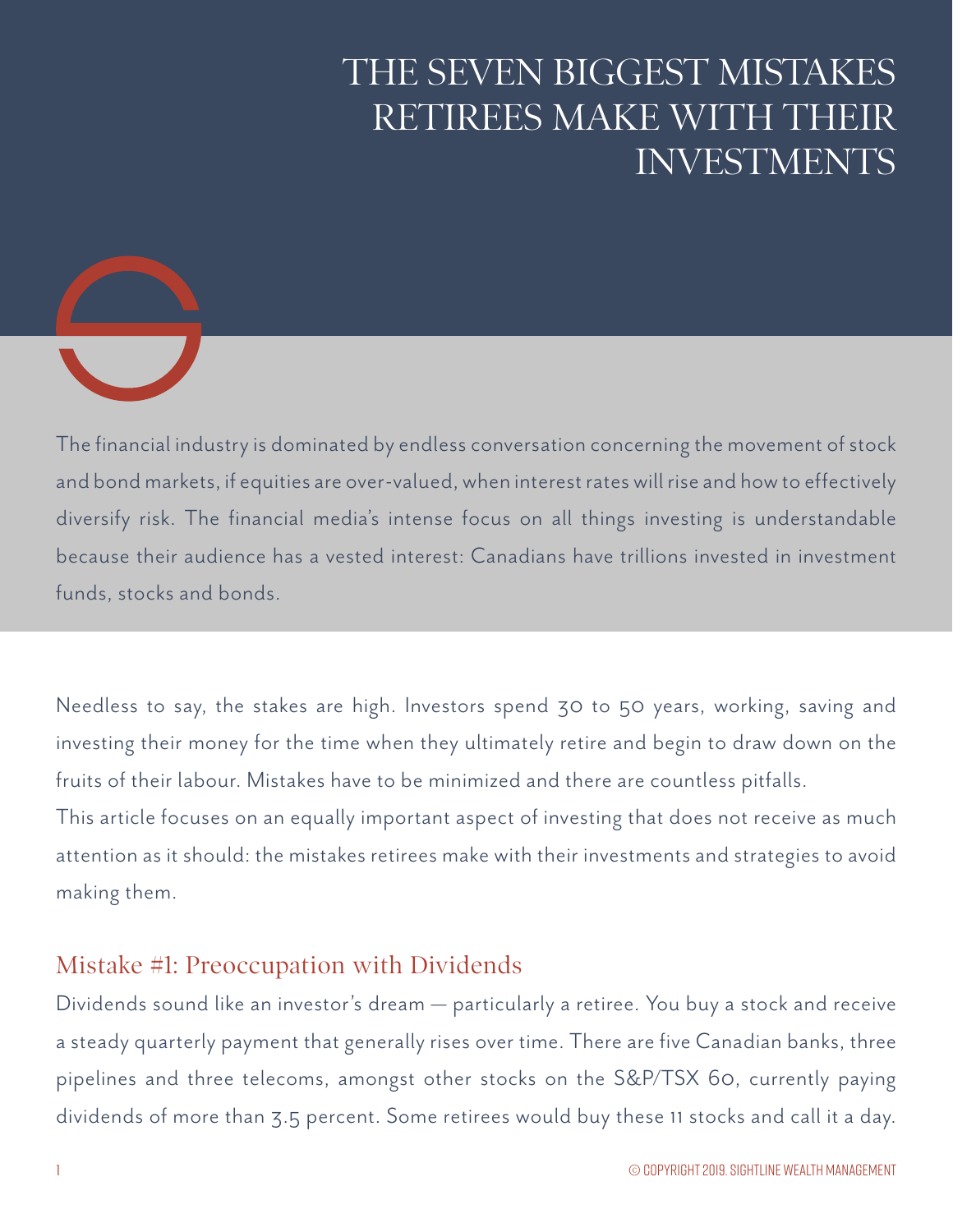Besides not being well diversified, there are other problems with this approach.

Dividends are a cash distribution of profit agreed upon by a company's board of directors. Companies that do not pay dividends may be equally profitable, but their board of directors may decide to reinvest the profits in the business, leading to future growth or future dividends. So, a company that does not pay out a dividend or pays a lower dividend may provide more of its return to an investor in the form of future capital gains, stock price increases or dividends. Dividend yields alone do not make one stock a better investment than another.

From a taxation perspective, in a taxable non-registered account, capital gains are only 50 percent taxable and tax is only payable once capital gains are realized when a stock is sold. Dividends, on the other hand, are taxable every year as an investor receives them. Capital gains may therefore allow for better tax deferral and even better tax efficiency in non-registered accounts.

The point is, there are different ways to earn a return. You can create your own dividend by simply selling appreciated investments over time as you need the income. There is also research that suggests that smaller companies that pay lower dividends or no dividends may generate higher all-in returns than established dividend-paying stocks over the long run.

Try to avoid accumulating a portfolio of bank stocks, pipelines and telecoms simply because they have high dividends. Everyone else knows they have high dividends too, so buying them is not somehow outsmarting the stock market or other investors.

#### Mistake #2: Reluctance to Realize Capital Gains

Capital gains can be a bit of a trap. Investors buy stocks, sometimes hold them for a long time and often end up with large deferred capital gains in taxable non-registered accounts. Tax paralysis can prevent people from selling appreciated investments that they do not really want to own anymore or can cause an individual holding to become too large a proportion of an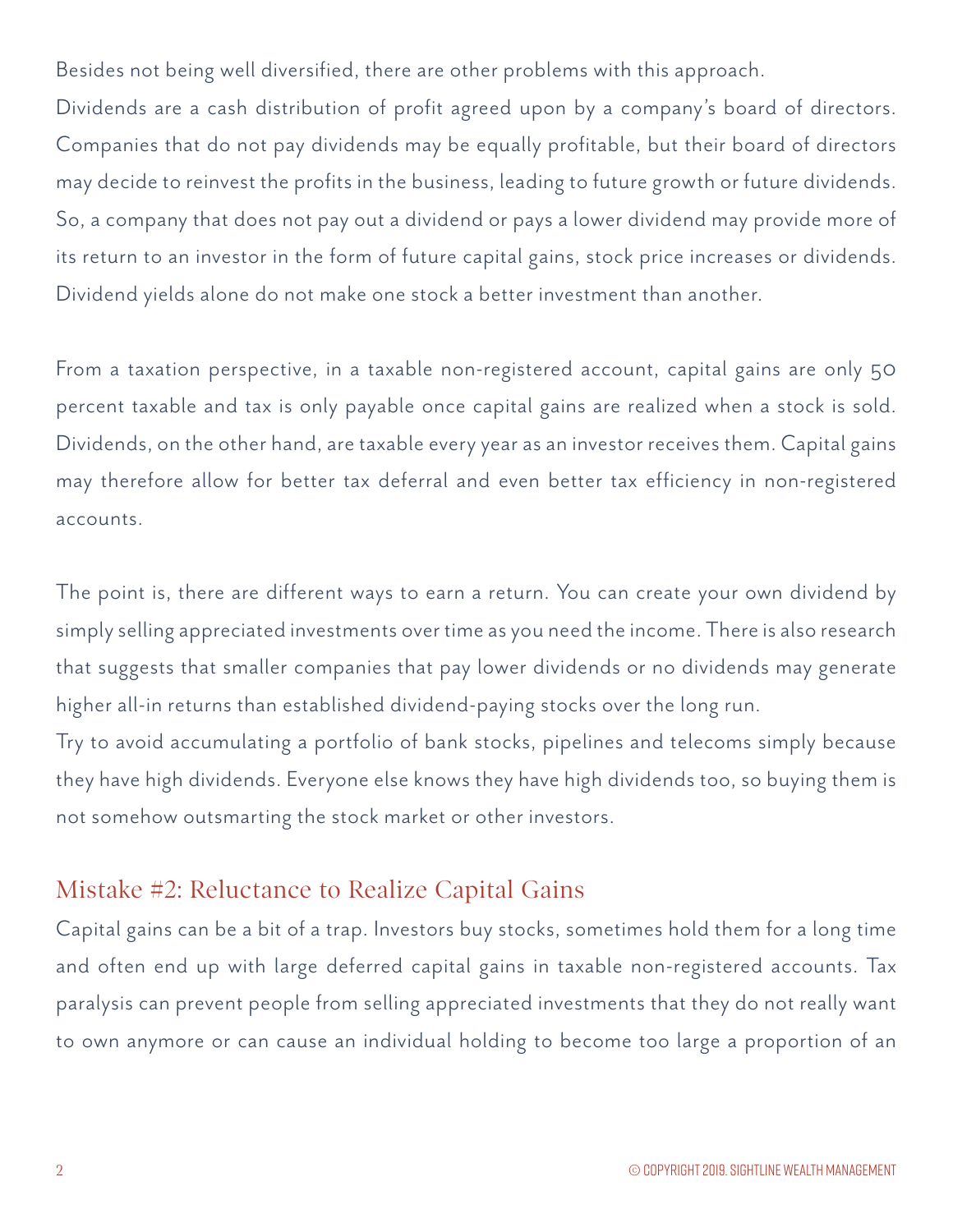investor's portfolio.

The result may be that tax deferral becomes more of a priority than prudent investing. In these cases, the benefits of tax deferral — which is not like tax savings and is only temporary — may be offset by a poor investment strategy.

Seeing as how capital gains will need to be realized eventually, whether to help fund retirement or at the very least at death when you are deemed to sell all your assets, a strategic realization of capital gains may be better than indefinite deferral.

## Mistake #3: Drawing a RRIF Too Late

You may not have to take withdrawals from your Registered Retirement Income Fund (RRIF) until you turn 72, but that does not mean that you should always wait that long. Particularly for those who retire early, taking RRIF withdrawals long before age 72 should be considered. RRIF withdrawals are fully taxable and if a retiree has a low income in their 60s, but a high income in their 70s, they often end up paying more lifetime tax by deferring their RRIF withdrawals. Delayed RRSP conversion could lead to a retiree being pushed into a higher tax bracket or even having their Old Age Security (OAS) pension reduced or outright eliminated through OAS clawback if their income is too high.

## Mistake #4: Preserving Investments by Starting CPP/OAS Early

Most Canadians start their Canada Pension Plan (CPP) and Old Age Security (OAS) pensions at age 65. The reason is two-fold.

The first is because they get CPP and OAS applications in the mail when they are 64. It is suspected that most people simply assume they are supposed to fill them out and just start their pensions at 65 by default, without much foresight.

Another reason is that most people would rather preserve their investments by starting their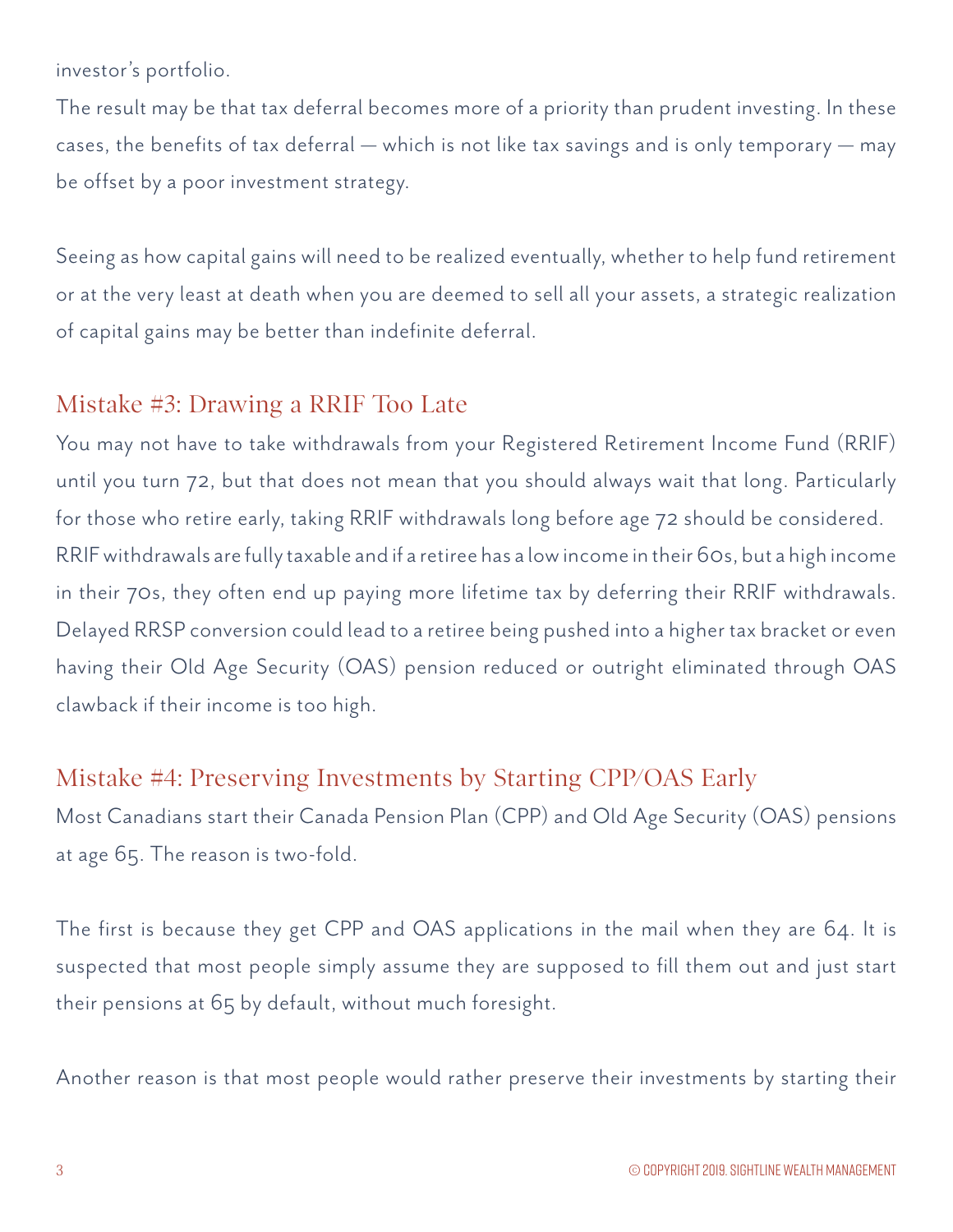pension incomes than draw down their investments and delay their pensions. CPP and OAS can be delayed until age 70 at the latest and result in 8.4 per cent and 7.2 percent annual increases in pension entitlement respectively. For those who expect to live a long life into their 80s, deferring their CPP and OAS and withdrawing from their investments may be advantageous and provide more retirement income in the long run.

## Mistake #5: Poor Use of TFSAs

The name "Tax Free Savings Account" is misleading. It suggests it is like a savings account, as opposed to a Registered Retirement Savings Plan (RRSP), meant for retirement. They are both meant for saving, investing and retirement. Statistics show most money in TFSAs is in cash instead of invested. This may be a mistake for retirees who hold cash in their TFSA.

Another mistake is that people may forego TFSA contributions in retirement because they feel they do not have the cash flow to make contributions. They are in drawdown mode, so how can they contribute to their TFSA?

If retirees have non-registered savings, they would be wise to shift money to their TFSA each year to make their annual contribution. And as stated previously, early RRIF withdrawals often make sense for retirees and may generate the opportunity to contribute to or at least preserve TFSA savings.

## Mistake #6: Incorrect Asset Allocation

Many investors have the same asset allocation across all their accounts. This may not be the best approach.

It is important to look at which accounts you will be drawing from when determining where to hold more conservative investments versus more aggressive ones. Different investment income is taxed differently as well, so tax efficiency is also important when determining where to hold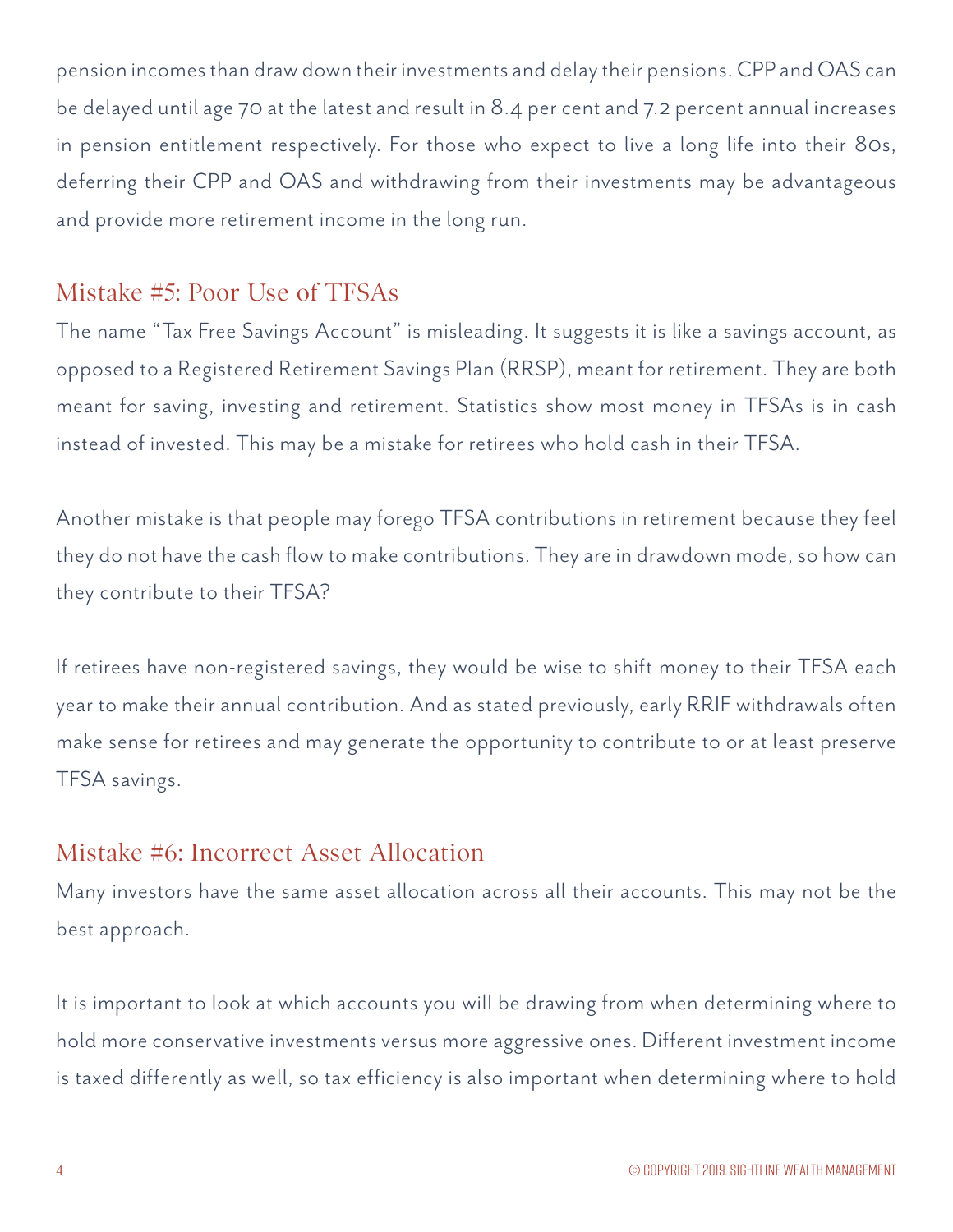what.

It can also be very taxing to hold more conservative investments in a taxable non-registered account or a tax-free TFSA account, while holding stocks in a registered account. Imagine you had two \$100,000 accounts. One of them was in GICs earning two percent and the other in stocks earning six percent. After 10 years, the GIC account would be worth \$121,899 and the stock account would be worth \$179,085. Would you rather the larger account be your taxdeferred RRSP account, where your withdrawals are 100 percent taxable to you, or would you prefer that growth in your more tax-efficient accounts? In a TFSA, those withdrawals would be tax free, and in a non-registered account, capital gains are only 50 percent taxable, with the other 50 percent tax free.

## Mistake #7: Going It Alone

Having a professional financial plan prepared by a qualified certified professional planner should be near the top of the list for every investor. If you plan to work for 30-50 years of your life, wouldn't it be valuable to invest three or four hours in creating a roadmap for your investments, retirement, estate, insurance, and any other important aspect of your financial lives?

Sightline Wealth Management offers a holistic financial process that connects a multi-skilled team of best-in-class professionals entirely focused on identifying your financial needs and implementing strategies to meet your goals. They spend a great deal of their time helping prevent avoidable mistakes with retirees' investments.

## Looking Forward

We suggest you focus on what you can control. It is cliché, but it is very true. We cannot tell you exactly how the trade wars will end and if interest rates will rise next quarter, however, what we do know is that retirees make a lot of avoidable mistakes with their investments. Each of the seven mistakes are preventable, and they can literally add up to thousands or hundreds